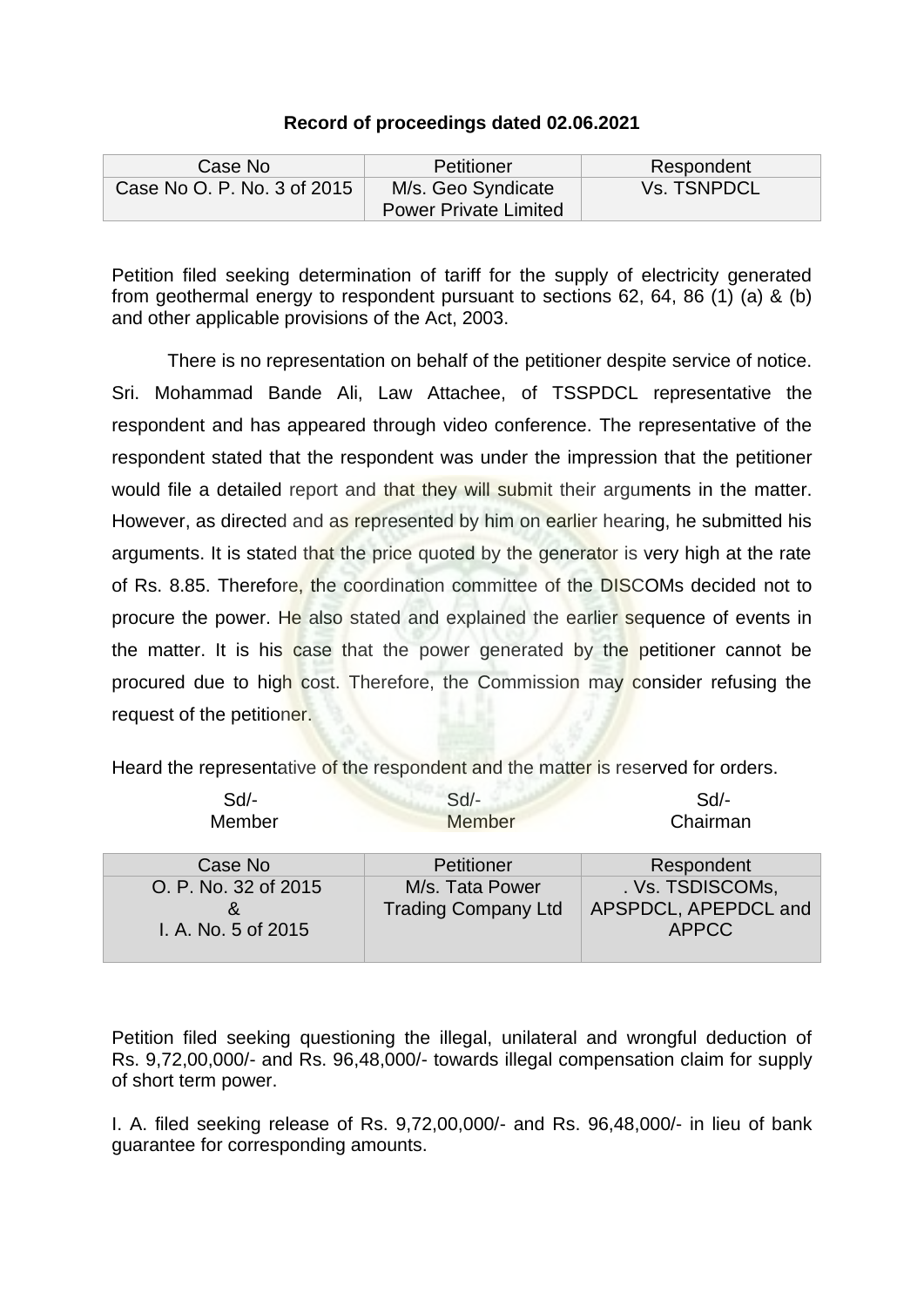Sri Vishal, Advocate for the petitioner and Sri. D. N. Sarma, OSD (Legal and Commercial) for respondents have appeared through video conference. The counsel for the petitioner stated that he has filed a memo about the pending case before the Hon'ble High Court. He stated that the matter is likely to be listed the first week of July, 2021. He sought adjournment of matter in view of the stay granted by the Hon'ble High Court which is in operation. Accordingly the matter is adjourned.

| Call on 15.07.2021 at 11:30 A.M. |                           |                     |  |
|----------------------------------|---------------------------|---------------------|--|
| $Sd$ -                           | $Sd$ -                    | $Sd$ -              |  |
| Member                           | Member                    | Chairman            |  |
|                                  |                           |                     |  |
| Case No                          | Petitioner                | Respondent          |  |
| O. P. No. 8 of 2021              | M/s. Singareni            |                     |  |
|                                  | <b>Collieries Company</b> | <b>Vs TSDISCOMs</b> |  |
|                                  | Limited                   |                     |  |
|                                  |                           |                     |  |

Petition filed seeking resolution of disputes regarding billing  $u/s$ . 86 (1) (f) of the Act, 2003.

Sri. Brahamananda Rao, Advocate representing Sri P. Siva Rao, the counsel for petitioner and Sri. D. N. Sarma, OSD (Legal and Commercial) along with Sri. Mohammad Bande Ali, Law Attachee, of TSSPDCL for the respondents have appeared through video conference. The advocate for the petitioner sought time for filing rejoinder to the counter affidavit in the matter which is already filed and received by them. Accordingly the matter is adjourned as a last chance for filing rejoinder the counsel for petitioner may file the rejoinder on or before the next date of hearing by duly serving a copy of the same on the respondents in advance either through email or in physical form.

Call on 28.06.2021 at 11.30 AM. Sd/- Sd/- Sd/-

Member Member Chairman

| Case No                                     | Petitioner                                  | Respondent                                                       |
|---------------------------------------------|---------------------------------------------|------------------------------------------------------------------|
| O. P. No. 3 of 2021<br>I. A. No. 29 of 2017 | M/s. REI Power Bazaar<br><b>Private Ltd</b> | <b>Vs TSTRANSCO,</b><br><b>TSDISCOMs &amp;</b><br><b>TSGENCO</b> |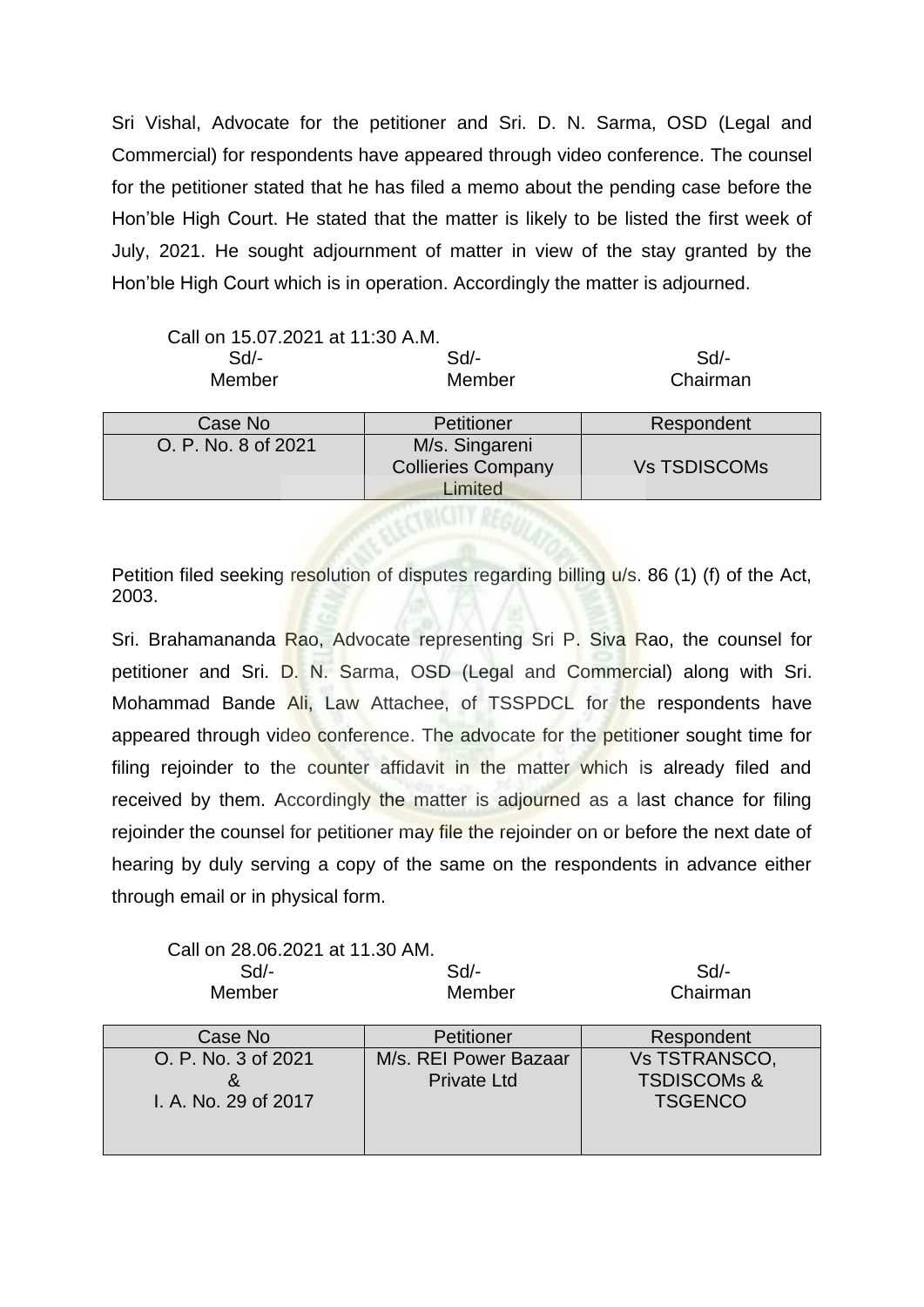Petition filed seeking to establish power market (power exchange) in the State of Telangana u/s 86 (1) (k) r/w section 66 of the Act, 2003.

I. A. filed seeking to receive additional documents for consideration of the original petition.

Sri. Abhinay Raddy, Advocate representing Sri P. Vikram, Advocate for the petitioner and Sri. D. N. Sarma, OSD (Legal & Commercial) along with Sri Mohammad Bande Ali, Law Attachee of TSSPDCL for the respondents have appeared through video conference. The counsel for the petitioner stated that the petitioner has filed all the documents however, he needs time to verify if any documents are required to be filed. Therefore, he sought adjournment in the matter. Accordingly, the matter is adjourned.

| Call on 16.06.2021 at 11.30 AM.<br>Sd<br>Member | $Sd$ -<br>Member             | $Sd$ -<br>Chairman            |
|-------------------------------------------------|------------------------------|-------------------------------|
| Case No                                         | Petitioner                   | Respondent                    |
| O. P. No. 70 of 2018                            | M/s. Sugna Metals<br>Limited | Vs. TSSPDCL & its<br>officers |

Petition filed seeking directions to readjust the open access demand and to punish the licensee for not refunding the excess amount collected towards charges.

Sri. N. Vinesh Raj, Advocate for the petitioner and Sri Mohammad Bande Ali, Law Attachee of TSSPDCL for the respondents have appeared through video conference. The counsel for the petitioner sought further time to make submissions in the matter by stating that due to the pandemic situation he is not able to establish contact with the party and they are unable to come for discussion. The representative of the respondents has no objection. Accordingly, the matter is adjourned.

Call on 15.07.2021 at 11.30 A.M.

| Sd/-   | Sd/-   | Sd/-     |
|--------|--------|----------|
| Member | Member | Chairman |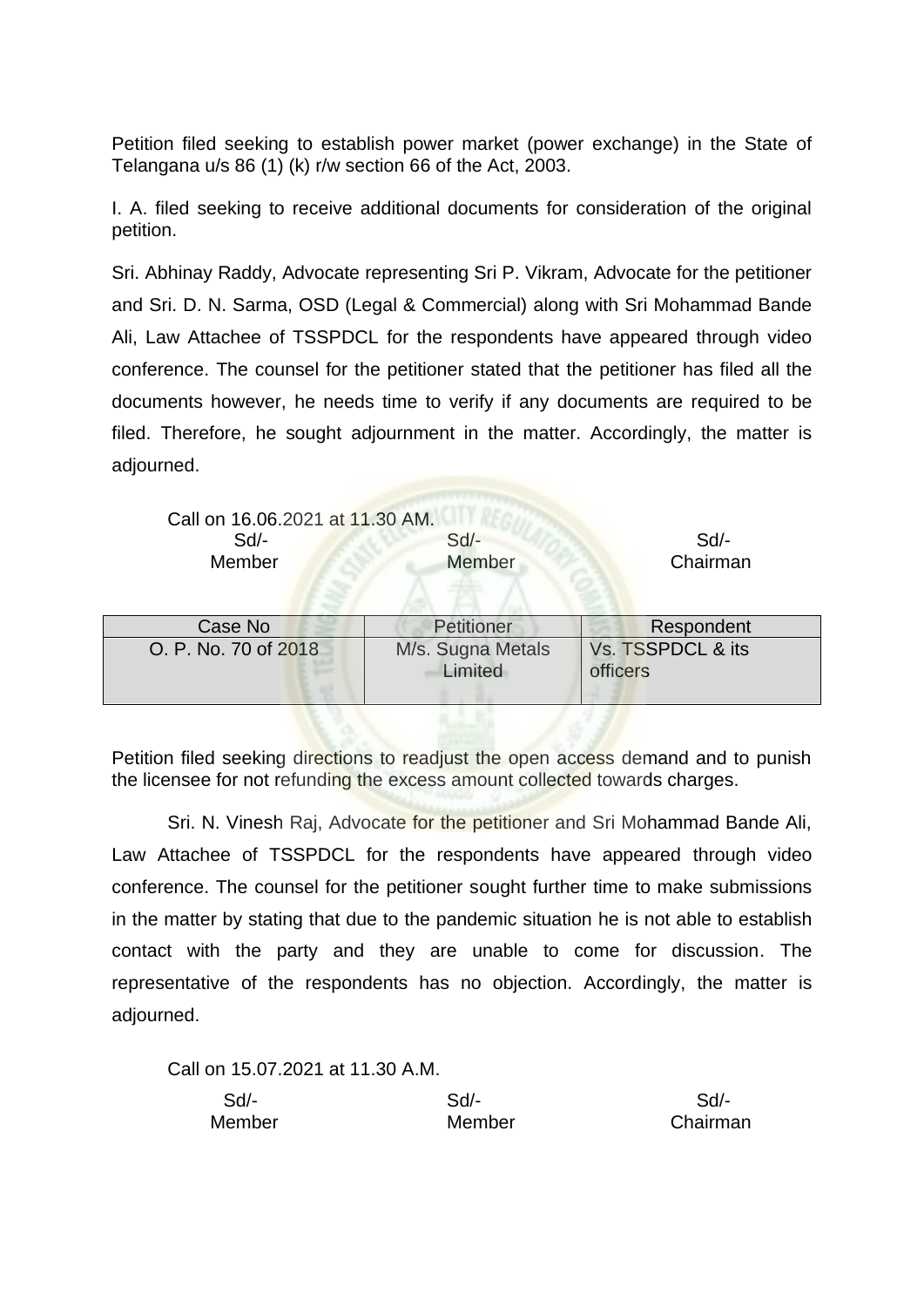| Case No              | Petitioner        | Respondent                        |
|----------------------|-------------------|-----------------------------------|
| O. P. No. 20 of 2016 | M/s. Sugna Metals | Vs. DE (Operation)                |
| I. A. No. 13 of 2016 | Limited           | <b>TSSPDCL &amp; its officers</b> |

Petition filed questioning the action of DISCOM in not implementing the order of the CGRF and to punish the licensee u/s 142 of the Act, 2003.

I. A. filed seeking interim orders not to disconnect the power supply pending disposal of the original petition.

Sri. N. Vinesh Raj, Advocate for the petitioner and Sri Mohammad Bande Ali, Law Attachee of TSSPDCL for the respondents have appeared through video conference. The counsel for the petitioner sought further time to make submissions in the matter by stating that the respondents have approached the Hon'ble High Court in the matter. The representative of the respondent stated that the matter is pending before the Hon'ble High Court. The counsel for the petitioner stated that due to the pandemic situation he is not able to establish contact with the party and they are unable to come for discussion. The representative of the respondents has no objection. Accordingly, the matter is adjourned.

Call on 15.07.2021 at 11.30 A.M.

| $Sd$ -<br>Member     | $Sd$ -<br>Member  | $Sd$ -<br>Chairman                |
|----------------------|-------------------|-----------------------------------|
| Case No              | Petitioner        | Respondent                        |
| O. P. No. 27 of 2016 | M/s. Sugna Metals | Vs. DE (O) Vikarabad              |
|                      | Limited           | <b>TSSPDCL &amp; its officers</b> |

Petition filed questioning the action of DISCOM in not implementing the order of the CGRF and to punish the licensee u/s 142 of the Act, 2003.

Sri. N. Vinesh Raj, Advocate for the petitioner and Sri Mohammad Bande Ali, Law Attachee of TSSPDCL for the respondents have appeared through video conference. The counsel for the petitioner sought further time to make submissions in the matter by stating that due to the pandemic situation he is not able to establish contact with the party and they are unable to come for discussion. The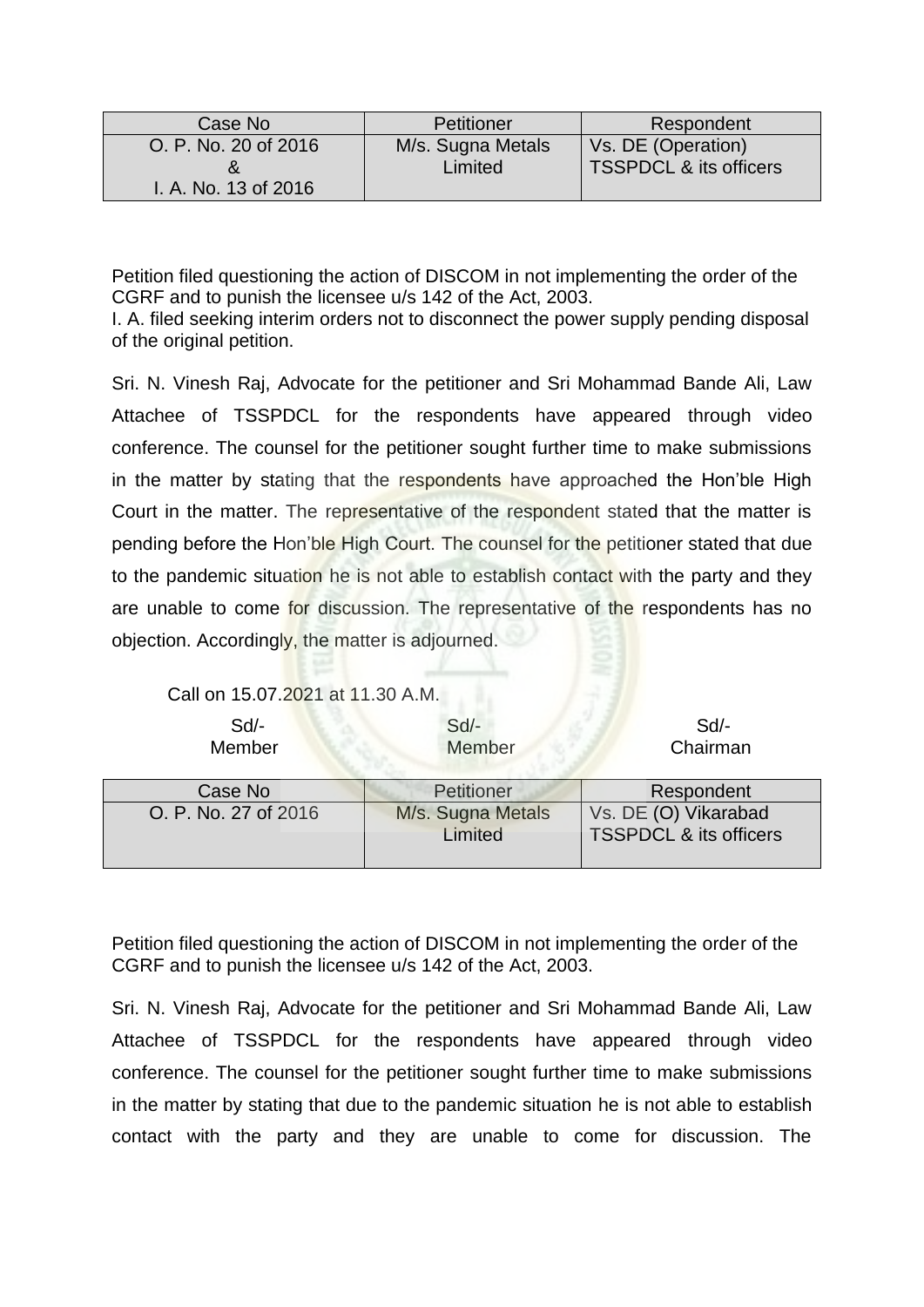representative of the respondents has no objection. Accordingly, the matter is adjourned.

| Call on 15.07.2021 at 11.30 A.M. |                              |                                                           |
|----------------------------------|------------------------------|-----------------------------------------------------------|
| Sd<br>Member                     | Sd/-<br>Member               | $Sd$ -<br>Chairman                                        |
| Case No                          | Petitioner                   | Respondent                                                |
| R. P. (SR) No. 4 of 2019         | M/s. Shree Cement<br>Limited | Vs. TSSPDCL & Vedanta<br><b>Limited (Previously known</b> |

Review petition filed seeking review of the order dated 01.11.2018 passed in O.P. No. 8 of 2017 by M/s Shree Cement Limited

as Sesa Sterlite Limited)

Sri M. Abhinay Reddy, Advocate for the review petitioner, Sri D. N. Sarma, OSD (Legal & Commercial) for respondent No. 1 and Sri Lakshyajit Singh Bagwal, Advocate for the respondent No. 2 have appeared through video conference. The counsel for the review petitioner sought further time to file rejoinder in the matter insofar as the respondent No. 2's counter affidavit is concerned. In view of the request of the counsel for petitioner the matter is adjourned as a last chance. The petitioner shall file the rejoinder on or before the next date of hearing without fail by duly serving to the other parties either by email or in physical form. Accordingly the matter is adjourned.

Call on 16.06.2021 at 11.30 A.M.

O. P. No. 8 of 2017

| Sd/-   | $Sd$ - | Sd/-     |
|--------|--------|----------|
| Member | Member | Chairman |

| Case No              | Petitioner                                          | Respondent                          |
|----------------------|-----------------------------------------------------|-------------------------------------|
| O. P. No. 10 of 2021 | M/s. Medak Solar<br><b>Projects Private Limited</b> | Vs. TSTRANSCO &<br><b>I TSSPDCL</b> |

Petition filed seeking to punish the respondents for non-compliance of the order dated 02.01.2019 in O. P. No. 46 of 2018 passed by the Commission.

Sri Challa Gunaranjan, Counsel for petitioner and Sri. Mohammad Bande Ali, Law Attachee for the respondents have appeared through video conference. The counsel for the petitioner stated that the matter involves implementation of the order of the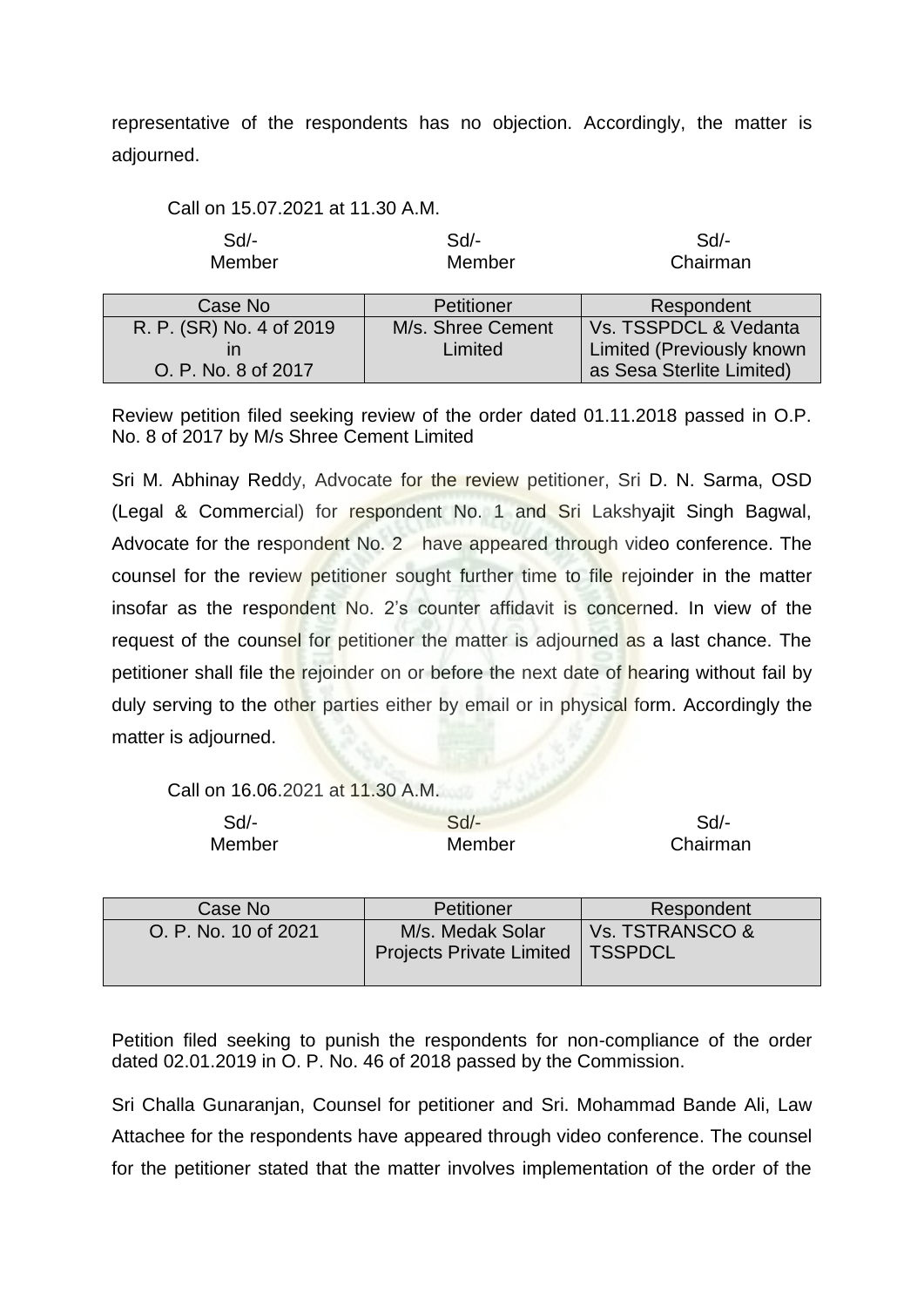Commission. The respondents have not been complying with the directions of the Commission. It was stated earlier that the respondents have approached the appellate forum questioning the order of the Commission but to his knowledge no notice or order has been communicated by any appellate forum be it Hon'ble High Court or the Hon'ble ATE. In the absence of any order from the appellate forum, the respondents are bound to give effect to the order of the Commission. In the event if they succeed in obtaining any order from the appellate forum, they can always revert back to the earlier stage. Either the respondents should implement the order or obtain order from the appellate forum by the next date of hearing, if the Commission is inclined to grant time. The representative of the respondent stated that as submitted earlier, the respondent have approached the Hon'be ATE by filing an appeal. However, due to the pandemic situation they are unable to get the same numbered and obtain orders against the directions of the Commission. The Hon'ble ATE is not taking up the appeals. Further the respondents seek time to either implement the orders of the Commission or obtain orders from the Hon'ble ATE for which time may be granted upto 6 (six) weeks. Therefore, the matter may be adjourned. The counsel for the petitioner would urge the Commission that the Commission should not give leverage to the respondents for non-implementation of the order which is 2 years 5 months old.

Having regard to the rival submissions, the matter is adjourned with the condition that the respondent shall report about compliance of the order on or before the next date of hearing.

Call on 15.07.2021 at 11.30 A.M.

| Sd/-   | Sd/-   | Sd/-     |
|--------|--------|----------|
| Member | Member | Chairman |

| Case No              | Petitioner                                                     | Respondent      |
|----------------------|----------------------------------------------------------------|-----------------|
| O. P. No. 11 of 2021 | M/s. Dubbak Solar<br><b>Projects Private Limited   TSSPDCL</b> | Vs. TSTRANSCO & |

Petition filed seeking to punish the respondents for non-compliance of the order dated 02.01.2019 in O. P. No. 47 of 2018 passed by the Commission.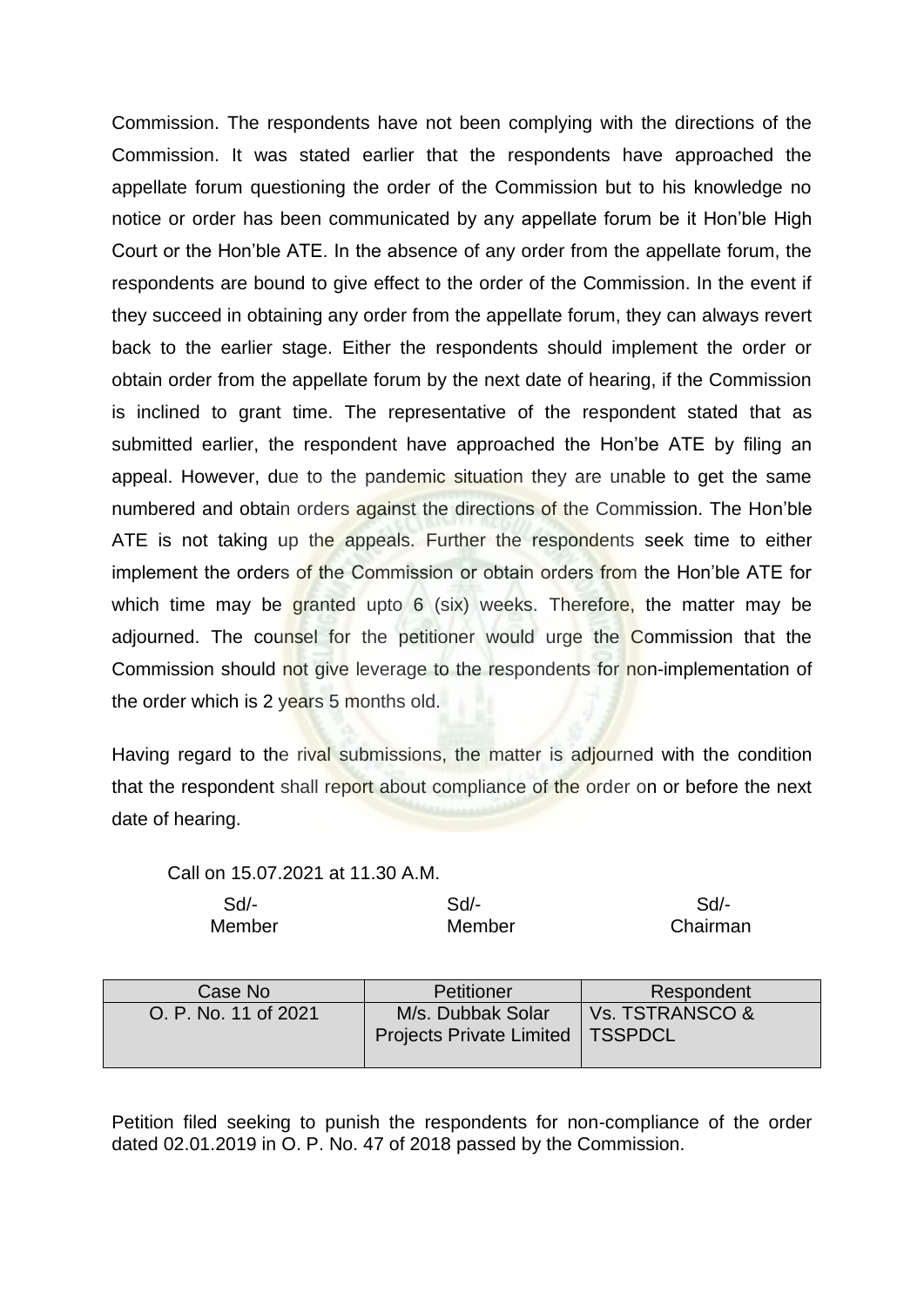Sri Challa Gunaranjan, Counsel for petitioner and Sri. Mohammad Bande Ali, Law Attachee for the respondents have appeared through video conference. The counsel for the petitioner stated that the matter involves implementation of the order of the Commission. The respondents have not been complying with the directions of the Commission. It was stated earlier that the respondents have approached the appellate forum questioning the order of the Commission but to his knowledge no notice or order has been communicated by any appellate forum be it Hon'ble High Court or the Hon'ble ATE. In the absence of any order from the appellate forum, the respondents are bound to give effect to the order of the Commission. In the event if they succeed in obtaining any order from the appellate forum, they can always revert back to the earlier stage. Either the respondents should implement the order or obtain order from the appellate forum by the next date of hearing, if the Commission is inclined to grant time. The representative of the respondent stated that has submitted earlier, the respondent have approached the Hon'be ATE by filing an appeal. However, due to the pandemic situation they are unable to get the same numbered and obtain orders against the directions of the Commission. The Hon'ble ATE is not taking up the appeals. Further the respondents seek time to either implement the orders of the Commission or obtain orders from the Hon'ble ATE for which time may be granted upto 6 (six) weeks. Therefore, the matter may be adjourned. The counsel for the petitioner would urge the Commission that the Commission should not give leverage to the respondents for non-implementation of the order which is 2 years 5 months old.

Having regard to the rival submissions, the matter is adjourned with the condition that the respondent shall report about compliance of the order on or before the next date of hearing.

Call on 15.07.2021 at 11.30 A.M.

| $Sd$ -<br>Member     | $Sd$ -<br>Member    | $Sd$ -<br>Chairman                           |
|----------------------|---------------------|----------------------------------------------|
| Case No              | Petitioner          | Respondent                                   |
| O. P. No. 12 of 2021 | M/s. Sarvotham Care | <b>Vs. TSTRANSCO &amp;</b><br><b>TSSPDCL</b> |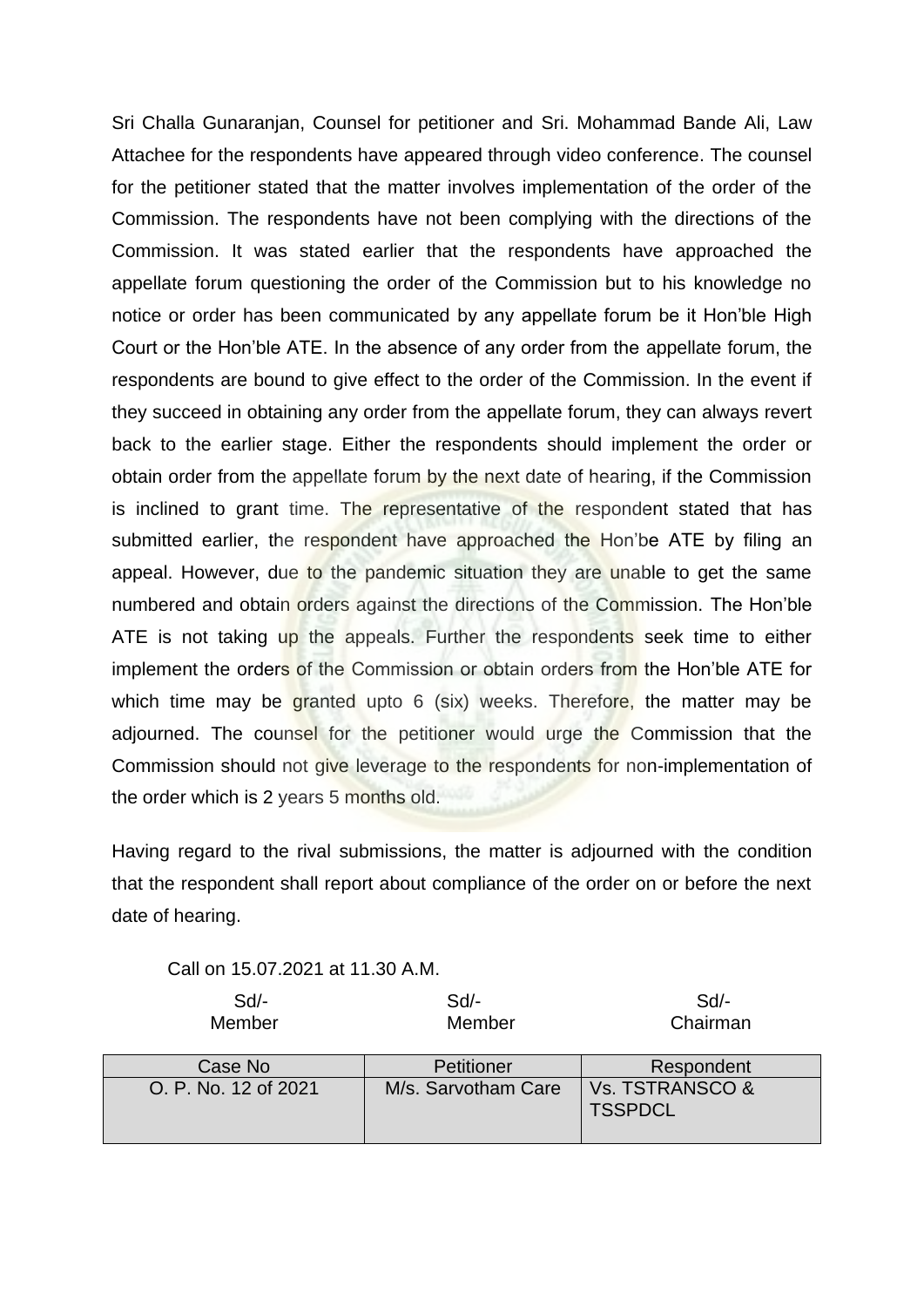Petition filed seeking to punish the respondents for non-compliance of the order dated 02.01.2019 in O. P. No. 61 of 2018 passed by the Commission.

Sri Challa Gunaranjan, Counsel for petitioner and Sri. Mohammad Bande Ali, Law Attachee for the respondents have appeared through video conference. The counsel for the petitioner stated that the matter involves implementation of the order of the Commission. The respondents have not been complying with the directions of the Commission. It was stated earlier that the respondents have approached the appellate forum questioning the order of the Commission but to his knowledge no notice or order has been communicated by any appellate forum be it Hon'ble High Court or the Hon'ble ATE. In the absence of any order from the appellate forum, the respondents are bound to give effect to the order of the Commission. In the event if they succeed in obtaining any order from the appellate forum, they can always revert back to the earlier stage. Either the respondents should implement the order or obtain order from the appellate forum by the next date of hearing, if the Commission is inclined to grant time. The representative of the respondent stated that has submitted earlier, the respondent have approached the Hon'be ATE by filing an appeal. However, due to the pandemic situation they are unable to get the same numbered and obtain orders against the directions of the Commission. The Hon'ble ATE is not taking up the appeals. Further the respondents seek time to either implement the orders of the Commission or obtain orders from the Hon'ble ATE for which time may be granted upto 6 (six) weeks. Therefore, the matter may be adjourned. The counsel for the petitioner would urge the Commission that the Commission should not give leverage to the respondents for non-implementation of the order which is 2 years 5 months old.

Having regard to the rival submissions, the matter is adjourned with the condition that the respondent shall report about compliance of the order on or before the next date of hearing.

Call on 15.07.2021 at 11.30 A.M.

Sd/- Sd/- Sd/-

Member Member Chairman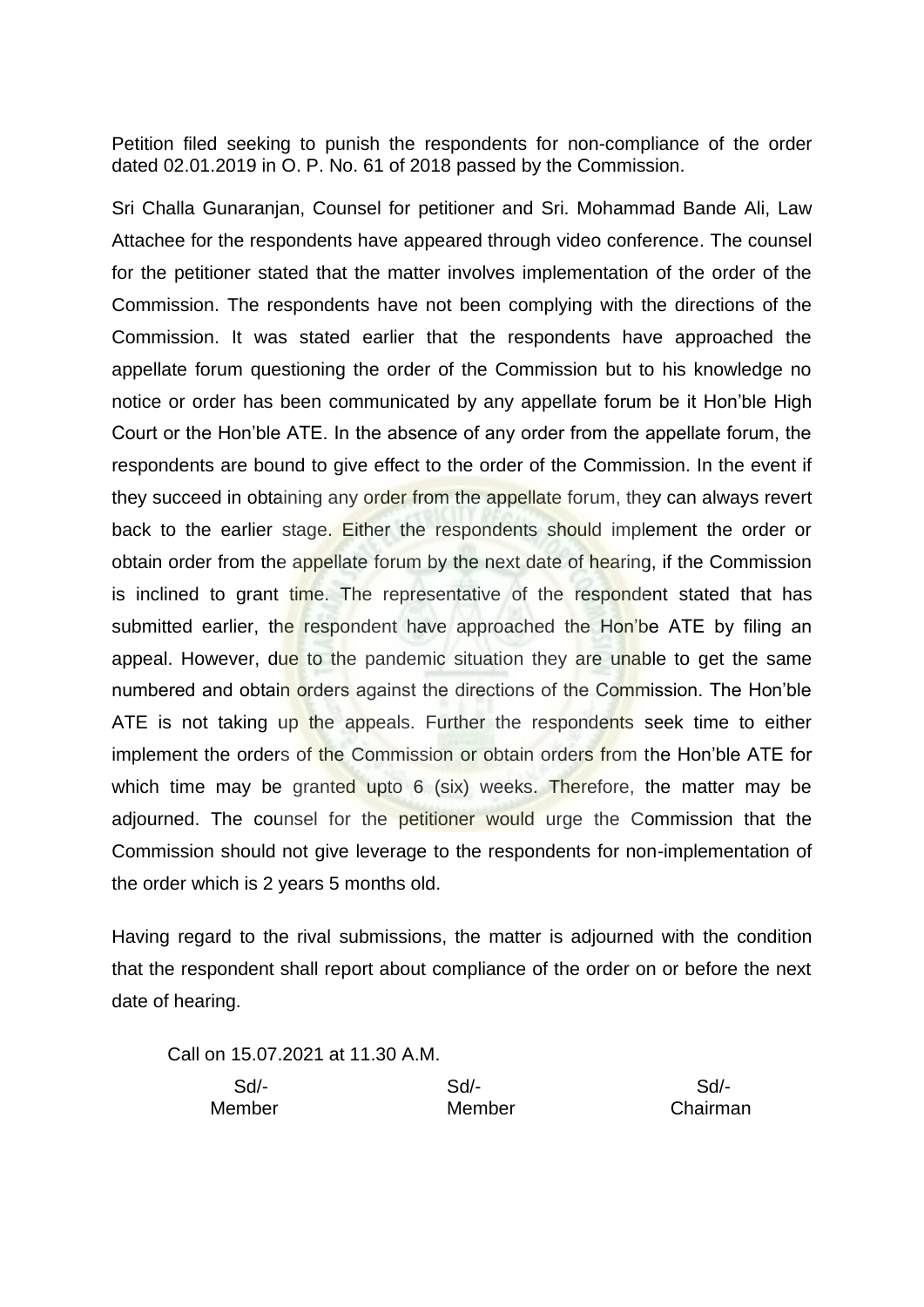| Case No              | Petitioner                                   | Respondent           |
|----------------------|----------------------------------------------|----------------------|
| O. P. No. 72 of 2018 | M/s. Kallam Spinning<br><b>Mills Limited</b> | <b>Vs. TSDISCOMS</b> |

Petition filed seeking directions to the DISCOMs to procure power from its hydel project.

Sri P. Srinivasa Rao, Advocate for the petitioner and Sri Mohammad Bande Ali, Law Attachee for the respondents have appeared through video conference. The counsel for the petitioner stated that as directed by the Commission the petitioner has approached the licensee for settlement of the issue of tariff between them. However, no amicable settlement could be reached in the matter. He has submitted the correspondence resting on the subject by way of memo filed on 01.06.2021 through email. He also relied on certain judgements. The representative of the respondents stated that they have offered the rate has decided by the combined Commission and sought to place reliance on the contentions in the counter affidavit.

Having heard the matter on earlier occasion in detail it is not required to hear all the contentions again. Therefore, the matter is reserved for orders.

| $Sd$ -<br>Member     | $Sd$ -<br>Member | $Sd$ -<br>Chairman     |
|----------------------|------------------|------------------------|
| Case No              | Petitioner       | Respondent             |
| O. P. No. 59 of 2018 | <b>TSDISCOMS</b> | Vs. APGENCO,           |
|                      |                  | <b>APTRANSCO &amp;</b> |
|                      |                  | <b>APDISCOMs</b>       |

## O. P. No. 59 of 2018

## TSDISCOMs Vs. APGENCO, APTRANSCO & APDISCOMs

Petition filed seeking certain directions to APGENCO and APDISCOMs

I. A. filed seeking interim directions to APGENCO not to proceed with coercive measures before any other forum in respect of the alleged claim to be paid by TSDISCOMs.

Sri Y. Rama Rao, Advocate for the petitioners and Sri Brahmananda Rao, Advocate representing the respondents has appeared through video conference. The counsel